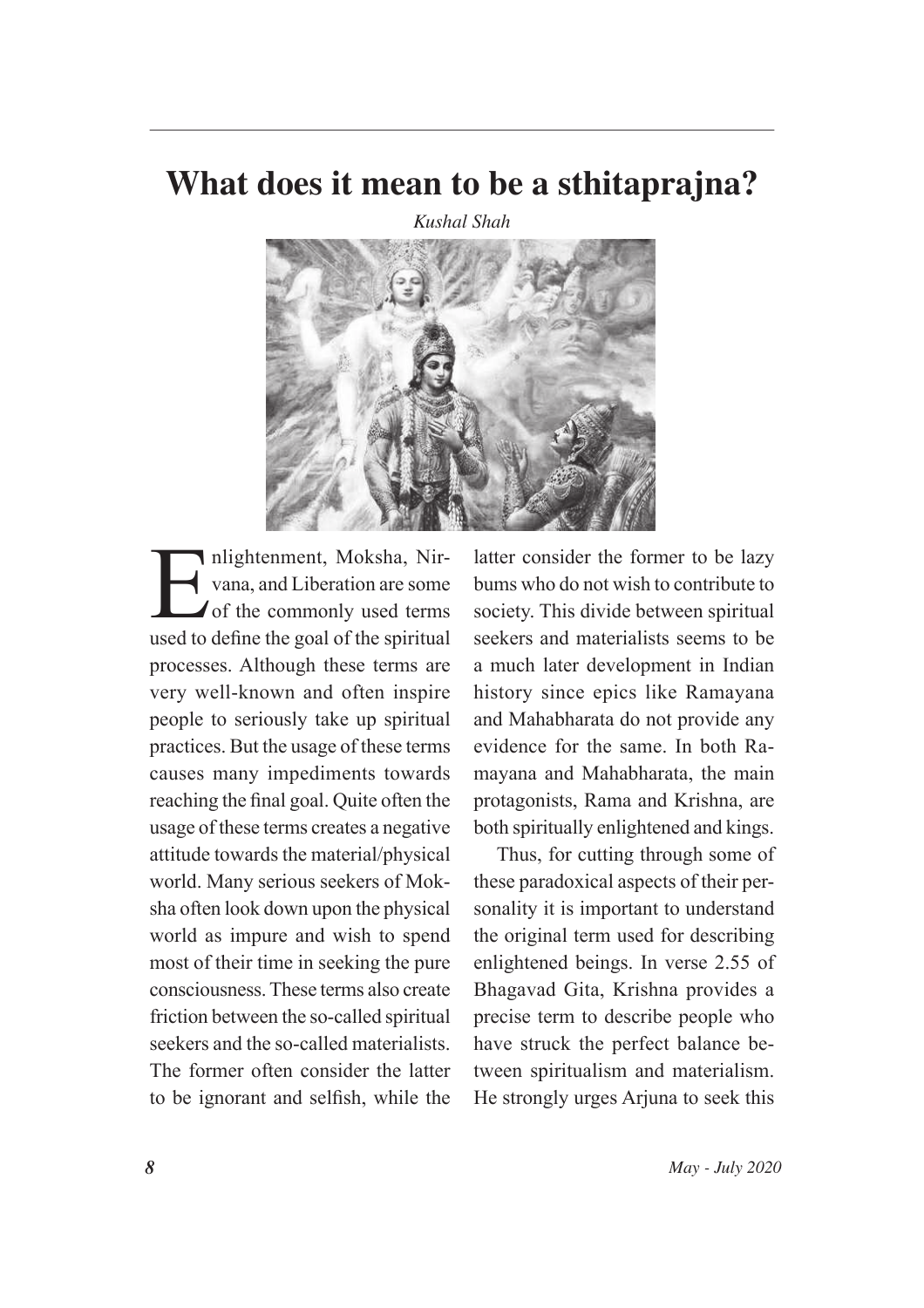state of being:

प्रजहाति यदा कामान्सर्वान्पार्थ मनोगतान। आत्मन्येवात्मा तुष्टः स्थितप्रज्ञस्तदोच्यते ।।

O Pārtha, when a man gives up all varieties of desire for sense gratification, which arise from mental modifications, and when his mind finds satisfaction in the self alone. then he is said to be of steady intellect (Sthitaprajna).

What does it mean to be a Sthi*tapraina* and is it different from enlightenment, moksha, or liberation? The most important difference which I believe is that a Sthitaprajna considers himself very much active in the worldly sense and has no desire whatsoever for becoming a recluse. A Sthitaprajna neither shies away from the world nor does get entangled with its ever-changing form. A Sthitaprajna is a perfect Karma Yogi who does his/ her duty without getting attached to its results. Since as the verse above says, a Sthitaprajna is established in steady intellect, s/he is also a perfect Jnani. But then the question arises, is this state really achievable or is it a mere fantasy? Was Krishna merely fooling Arjuna by painting him imaginary fantasies, or was Krishna leading Arjuna towards a practical and achievable goal that would ultimately resolve his miseries? Interestingly, it is not just

Krishna, but Patanjali too who talks of such a state. The difference is only in terminology, while the essence remains the same. Patanjali calls this the state of Yoga, and defines it in verse I.2 of his Yoga Sutras:

योगश्रिच्त्तवृत्तिनिरोधः ।।

The state of Yoga is achieved when there is a cessation of modifications of the mind.

What exactly are these modifications of the mind? In verse I.6 of Yoga Sutras, Patanjali states that there are five kinds of modifications of the mind and these are the right knowledge, error, imagination, sleep, and memory. The usual reaction upon hearing this that these modifications seem quite natural. Is it really possible for the human being to function without them? We may reluctantly consider giving up an error or maybe even imagination to some extent, but how can we give up on the right knowledge, sleep, and memory? Do hold on any further thoughts, the idea is not as bizarre as it may seem at first sight.

Do you remember the first time you learned to ride a bicycle? If that is too long back and your memory of that experience has faded, you could also try remembering the first time you learned to ride a two-wheeler or a car? Initially, it must have required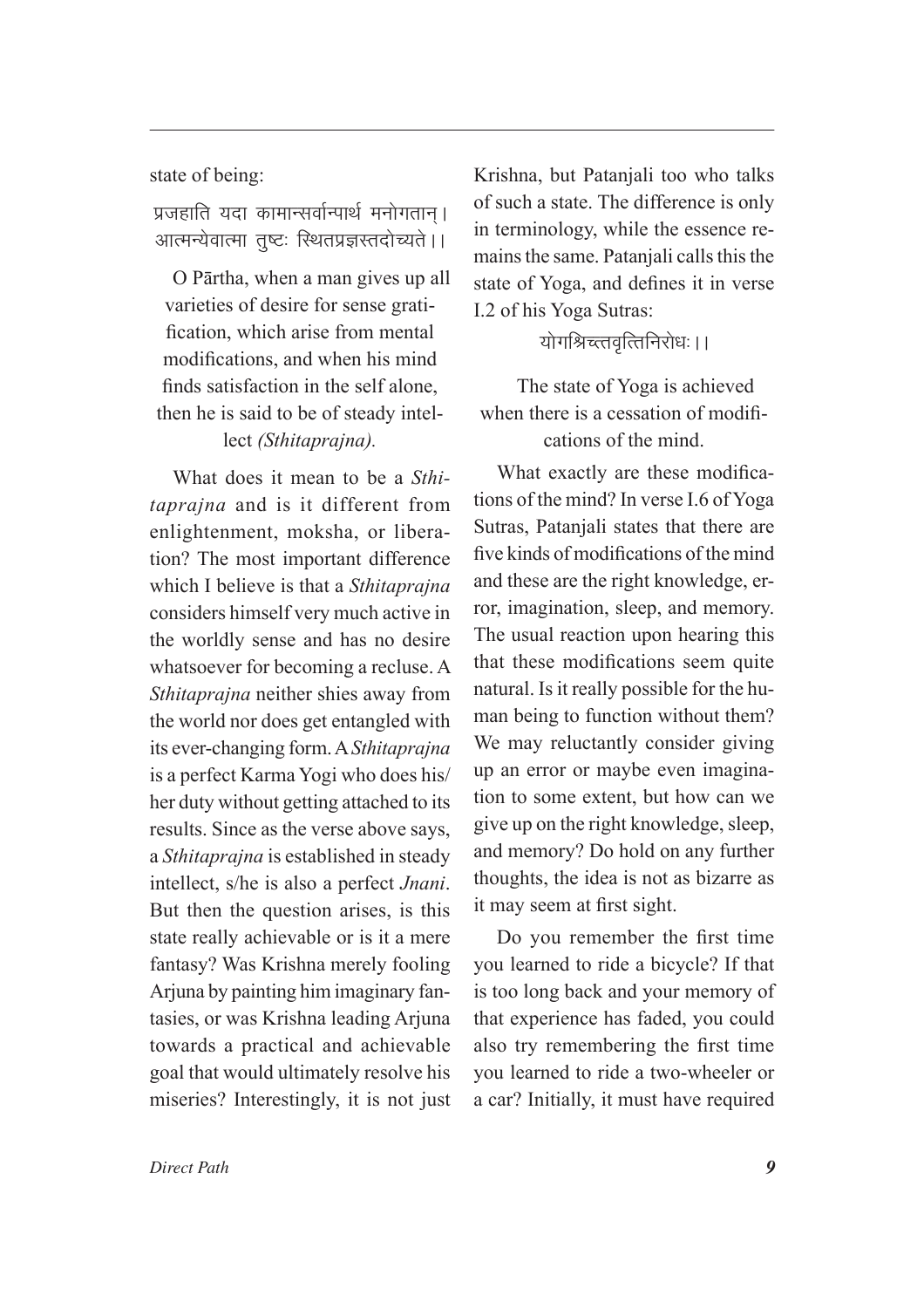a lot of effort with a lot of conscious learnings and errors. Then over time. as you repeated the process, it became an integral part of yourself and became effortless. And as time went on. you could listen to music, chat with friends, and even enjoy the scenery outside while still driving your vehicle. How did this happen? Without getting into too many details, essentially, your mind figured out many abstract laws for driving the vehicle and keeps using them to automatically do the job without you needing to put in any conscious effort. Till the mind can figure out these abstract laws, a lot of effort is required.

A similar process happens with all other things in life too. When a person first starts trading stocks or learning to write a computer program, initially it is very effortful with every small detail being paid too much conscious attention. But as the person keeps doing this, again and again, the mind figures out the abstract laws of the process and is then able to do a large chunk of the job automatically. So essentially, the role that the right knowledge, error, imagination, memory, and even sleep to some extent play is to help us in figuring out the abstract rules and laws required to do our job at hand. Areas of life where we can figure out these abstract laws become effortless. and other areas where we are not able to figure out these abstract laws lead to stress. The state of *Sthitapraina* is essentially one completely free of stress and completely effortless in all domains of life (not to be confused with laziness). And according to the above argument, one can achieve this state only when one has figured out all the abstract laws by which this universe operates. Makes sense? So now, of course, the next question is, how is it even possible to figure out all the abstract laws of the universe?

It is important to understand that a good driver who has figured out these abstract laws of driving is not really aware of the mathematics and concepts of mechanics which define the movement of the vehicle. These laws which have been figured out by the human mind are too complex to be understood with current scientific terms.

The process of figuring out abstract laws of any process requires practice and time. Hence, it obviously follows that figuring out all the abstract laws of the universe in all domains in our life would require infinite time simply because of infinite possibilities. And this implies that achieving the state of being a Sthitaprajna in a finite lifetime is clearly impossible! However, what if, at a fundamental level, there are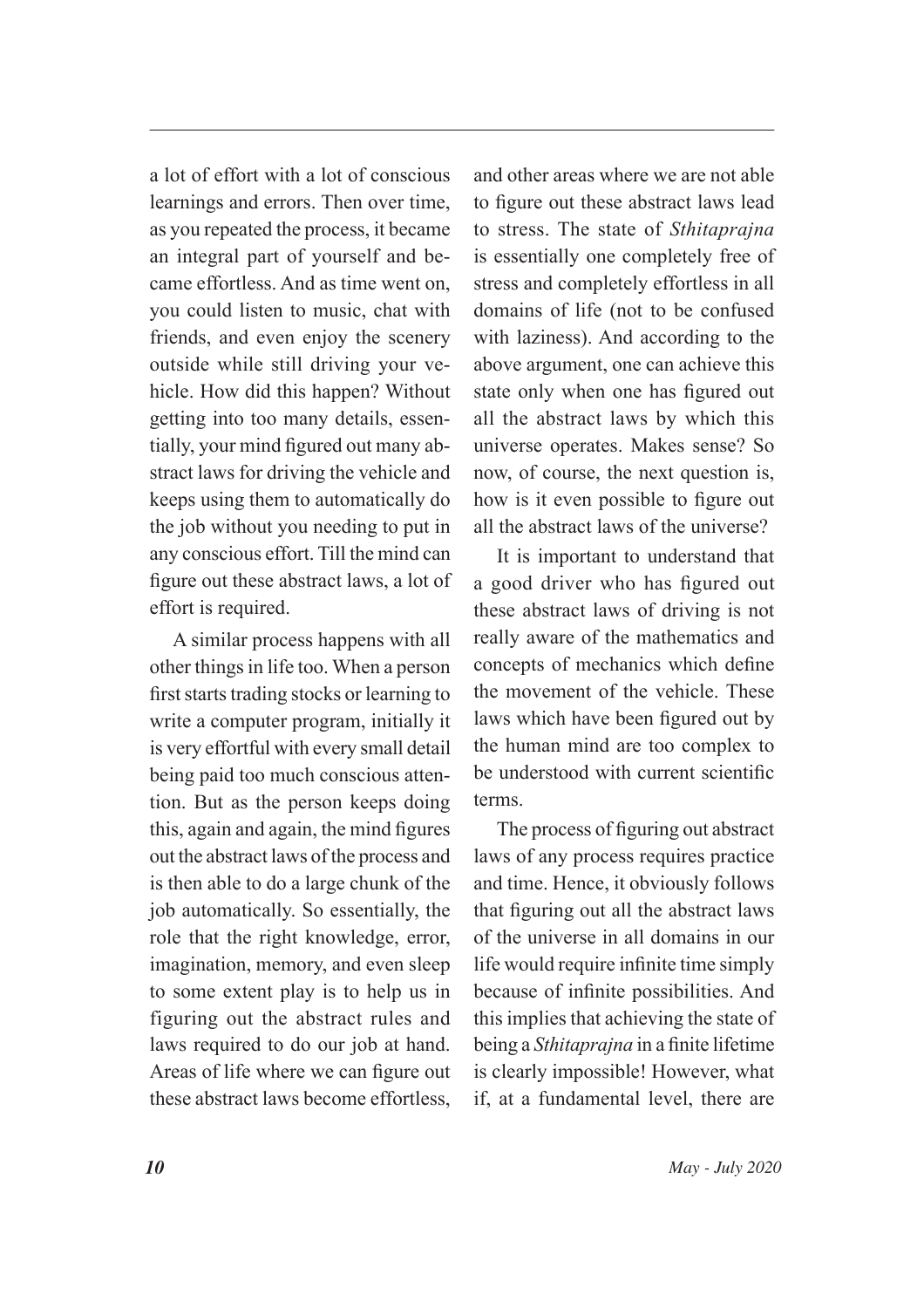only a small finite number of laws that govern the universe? Then our problem can be solved since it is surely possible to learn a finite number of laws in a finite amount of time! The good news is that the Bhagavad Gita clearly talks of such a finite set of abstract laws at the fundamental level, and if we can do the required practice, we can also achieve this state of being a *Sthitaprajna* in a finite lifetime. What are these laws?

One such fundamental law relevant to our problem is stated in verse 2.14 of the Bhagavad Gita:

मात्रास्पर्शास्त् कौन्तेय शीतोष्णसुखदुः खदाः । आगमापायिनोऽिनित्यास्तांस्तितिक्षस्व भारत । । O son of Kunti, the contact between the senses and the sense objects gives rise to perceptions of pleasure and pain. These are temporary, appearing, and disappearing, and so one must learn to tolerate them without being disturbed.

The word Sthitaprajna can be loosely be translated into English as equanimous. And we lose our equanimity because our mind is too easily affected by the joys of pleasure and the sorrows of pain. What Krishna says is that both these are perceptions of the mind are created when our

senses come in contact with various sensory objects. The important point is that these perceptions are temporary and last for a short time. Hence, it is important for the mind to not be disturbed by them. Pleasure will always be followed by pain, and pain by pleasure. It is not that a *Sthitapraina* has defective sensory organs and so cannot experience these vagaries of the mind. In fact, a *Sthitaprajna* is usually a lot more sensitive and better functioning when compared to an ordinary people! As long as the *Sthitaprajna* lives in mortal flesh, s/he is surely subject to these experiences, but his/her mind is no longer disturbed by it. For example, when we are kids, we perhaps get disturbed by few marks we lose and get overjoyed by few marks we gain in the exams, but when we grow up, we realize how childish that behavior was! Similarly, life's experiences will always bring pleasure and pain at different points of time. What matters is whether we get carried away by these experiences or go through them maturely. A Sthitaprajna is not a boring or an insensitive person. On the contrary, a *Sthitaprajna* is the one who experiences life to its fullest extent without getting caught up in life's vagaries. Sounds attractive, right? So now, how do we reach this state? The goal is Yoga and the path is also Yoga.